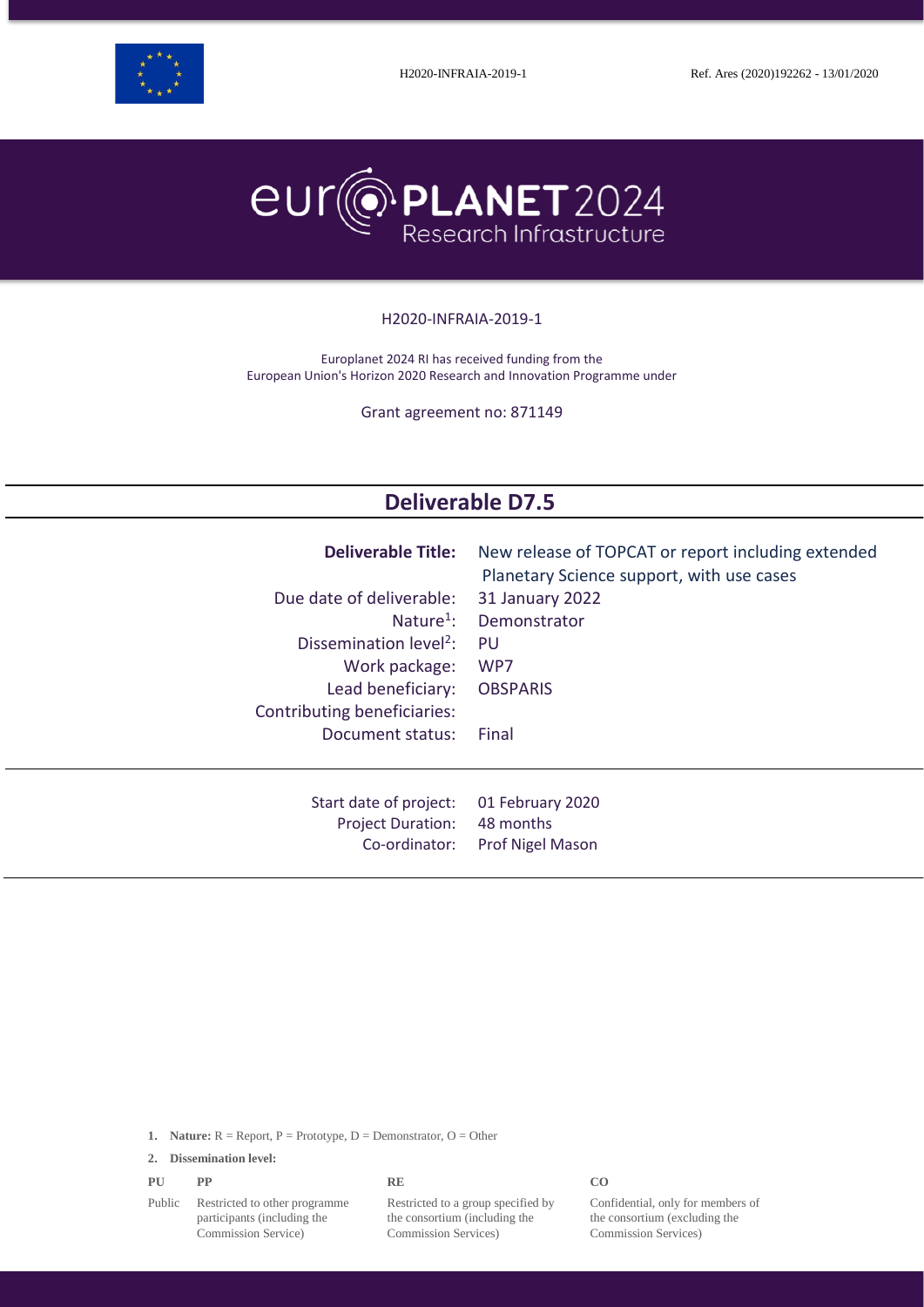

#### **Executive Summary / Abstract:**

VESPA makes extensive use of the existing tools developed in the Virtual Observatory (VO) to support astronomy data. TOPCAT is one of the major VO tools, specialized in handling and visualizing tabular data. Extra functions dedicated to the support of Planetary Science data have been implemented in the past years, in the framework of collaborations within the IVOA. In Europlanet 2024 RI, a series of use cases were identified to guide the development of new functions of interest. This document provides a summary of such functions, implemented since the onset of the programme.

TOPCAT is a java application developed by Mark Taylor at University of Bristol. This current version corresponds to deliverable D7.5 of Europlanet 2024 RI.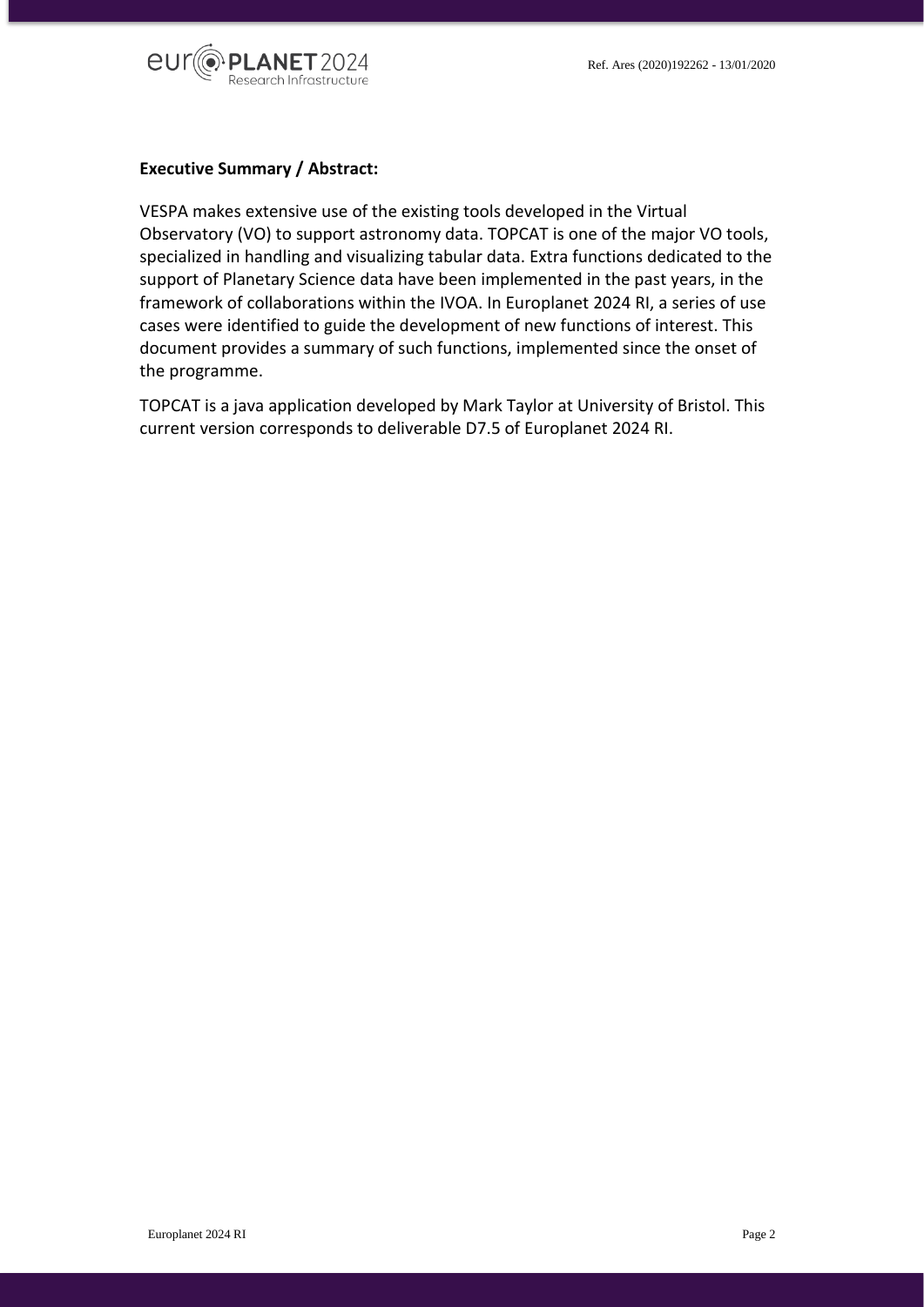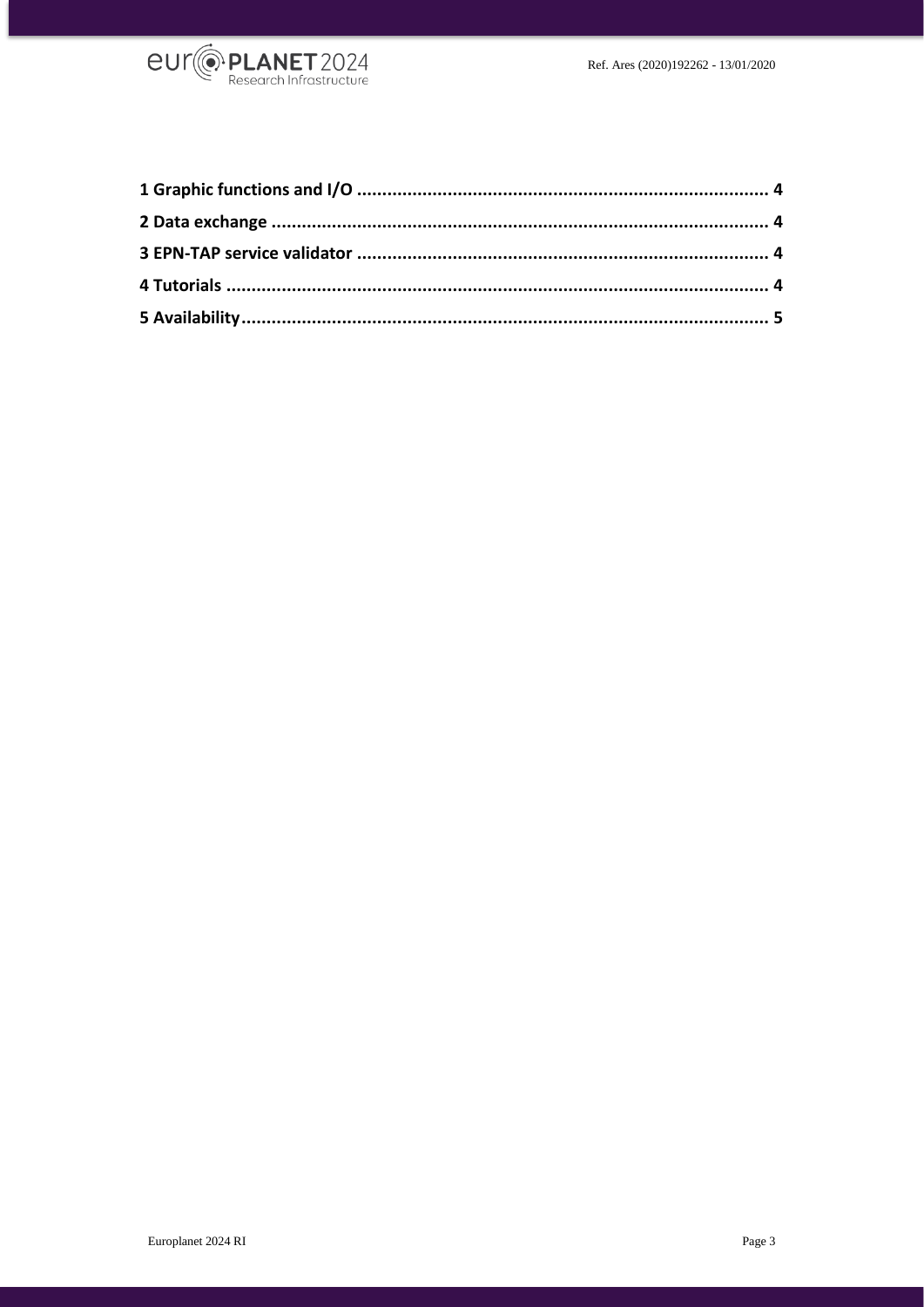

## <span id="page-3-0"></span>**1 Graphic functions and I/O**

Version 4.7.1 (released in May 2020) already contained improved support for footprints, making plots of image contour and coverages much easier. This was later refined and extended from user feedback in version 4.7.2 (released in July 2020).

Version 4.8 (released in Jan 2021) included improved support for I/O and statistics.

Formats specific to the planetary science and heliophysics communities are being implemented in the current beta version, to be released early in 2022:

- Implementation of PDS4 tables, to support space mission archives (with detailed inputs from ESA/PSA)
- Consistency with JCDF library for heliophysics
- Extended support for datalink allowing data providers to handle documents associated to individual granules in data services

VESPA users also benefit from many TOPCAT upgrades triggered by use cases from the astronomy community.

### <span id="page-3-1"></span>**2 Data exchange**

TOPCAT includes a SAMP hub to exchange data between VO applications. This allows the user to send data products from the VESPA portal to TOPCAT, but also to exchange information in real time with other VO tools such as Aladin and CASSIS.

SAMP also makes it possible to send data from web pages, although this functionality used to be blocked on https servers. The issue was eventually solved at the onset of the Europlanet 2024 RI programme, except in the Safari browser (on Mac OS).

#### <span id="page-3-2"></span>**3 EPN-TAP service validator**

Starting with version 4.8.2 (released in Oct 2021), the associated taplint library includes a validator of EPN-TAP services compliant with the current version of the EPN-TAP standard. The existence of such a validator is actually an IVOA requirement to validate EPN-TAP as a VO standard in the coming months.

The validator is kept updated to follow adjustments to the EPN-TAP standard during the final review phase and tests performed on existing data services.

In the current beta version (to be released in Feb 2022), the validation process has also been made more flexible and now allows tables to be checked one by one (as opposed to checking the complete server content).

## <span id="page-3-3"></span>**4 Tutorials**

VESPA user tutorials are available on the VESPA GitHub[: https://github.com/epn](https://github.com/epn-vespa/tutorials)[vespa/tutorials](https://github.com/epn-vespa/tutorials)